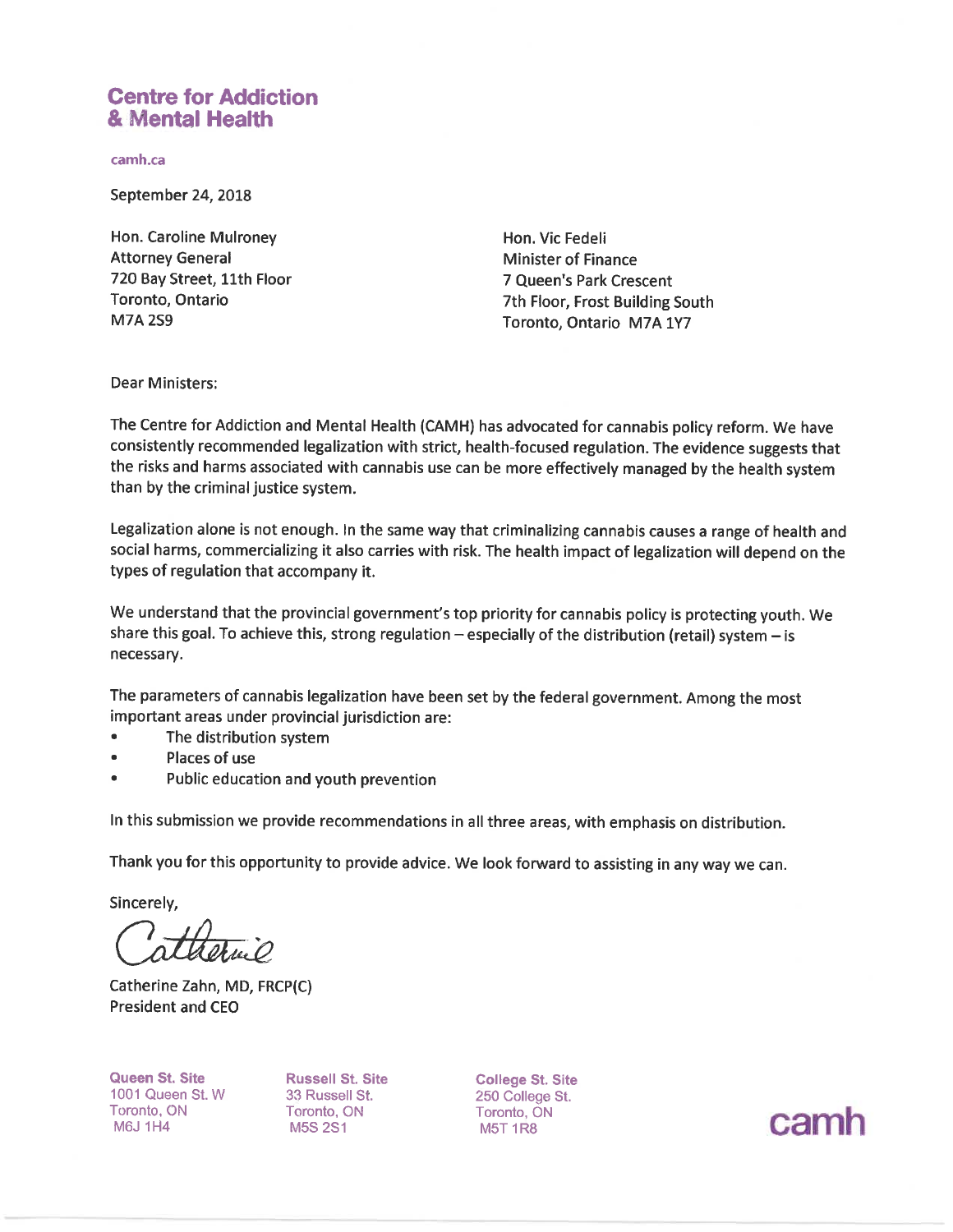

## **Submission to the Ministry of the Attorney General and the Ministry of Finance: Cannabis regulation in Ontario**

September 24, 2018

### **Retail and distribution**

Cannabis is not a regular product; its use comes with significant health risks. For this reason it should not be bought and sold like a regular commodity. With legalization comes the opportunity to better address risk factors around cannabis use by implementing strong, health-focused regulation.

In general, governments have more success reducing the harms associated with legal drugs (e.g. alcohol and tobacco) when the retail system is publicly run (e.g. via a control board) than when it is privately operated. For example, jurisdictions with public monopolies on alcohol sales, including Ontario, tend to experience less alcohol-related harm than those with private retail systems.

We understand that the provincial government will rely on the Ontario Cannabis Store for wholesale and online sales, and the private sector for brick-and-mortar retail. In the context of a private retail system, government oversight will be especially important. Early use (e.g. in adolescence) and heavy use (daily / neardaily) are both linked to a variety of health harms. While it may be normal for a business to seek to increase its sales by expanding its customer base and targeting the most frequent consumers of its products, in the case of cannabis this comes with substantial risk. The cannabis industry must be tightly regulated in order to minimize increases in use and related harms.

To achieve the provincial government's objectives of ensuring that a private retail system is implemented with a minimum of harm (especially to youth), certain proven strategies are available. Their objective is to oversee the retail system and place limits on availability. The most important measures involve regulation and government oversight of:

- **Retail outlet location and density**. This includes caps on A) the overall number of retail locations in the province, and B) their concentration (density) in particular municipalities or neighbourhoods; as well as requirements for a certain distance (e.g. 500 metres) between cannabis storefronts and sites such as schools, community centres, and other cannabis storefronts.
- **Hours and days of sale**. The LCBO's hours of operation, which are also followed by grocery stores that sell beer, wine, and cider, provide a good model.
- **Staff training**. Staff should be trained to prevent sales to minors, intoxicated persons, and those shopping for others. The LCBO's Challenge and Refusal program provides a good model.

We recommend that **oversight and enforcement of cannabis regulations be made the responsibility of the Alcohol and Gaming Commission of Ontario**. The AGCO already plays a similar role for alcohol and gambling and is well placed to do so for cannabis. Unlike municipalities, it also has capacity and expertise to process cannabis retail licence applications.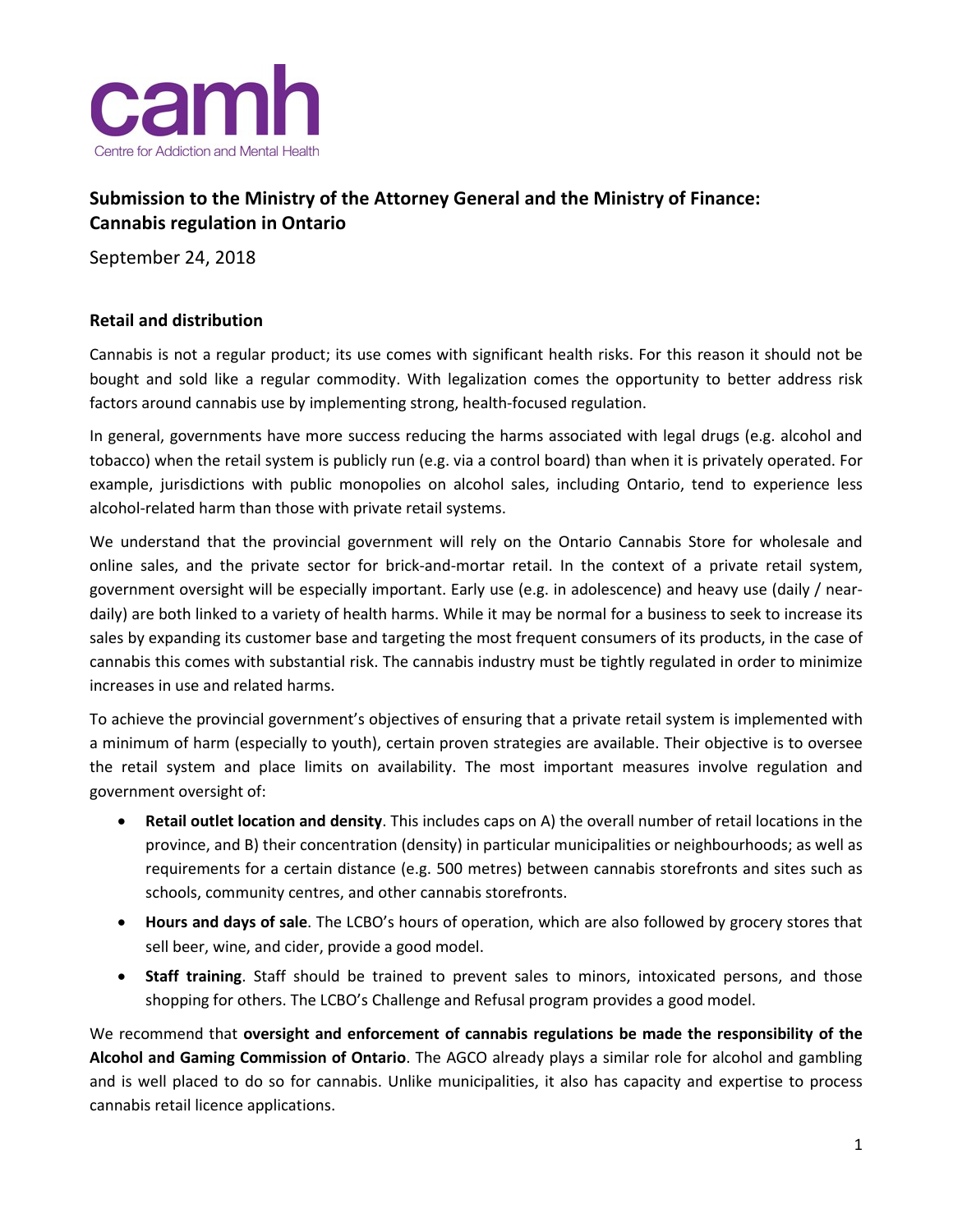#### **Places of use**

The main health concerns with regards to places of use are the harm of second-hand smoke and the potential harms of exposure to second-hand vapour. It is critical that regulations in this area not undermine the gains of the *Smoke-Free Ontario Act* or municipal bylaws governing public use of e-cigarettes, waterpipes, etc. At the same time, completely restricting cannabis use to private homes increases the chances that non-users, including family members, housemates, and potentially neighbours, will be involuntarily exposed to cannabis.

For these reasons, we recommend that:

- **smoking and vaping of cannabis be governed by the same rules that currently apply to tobacco** under the *Smoke-Free Ontario Act, 2006*. This means restricting – but also allowing – public consumption of smoked / vaped cannabis where tobacco smoking / vaping is allowed.
- **smokeless cannabis consumption in licensed establishments be allowed**. Such establishments would be subject to the same kinds of regulations and oversight placed on those licensed to serve alcohol.

#### **Public education and youth prevention**

Last year, a team led by CAMH scientists released a set of **[Lower-Risk Cannabis Use Guidelines](http://crismontario.ca/research-projects/lower-risk-cannabis-use-guidelines)**. Based on a thorough scientific review, these guidelines are a tool enabling cannabis users to reduce their exposure to health risks. We hope the province will broadly disseminate and promote these guidelines, including alternate versions for different populations. (Versions by and for youth / young adults are in development.)

Youth are at higher risk of cannabis-related harms. There are many strategies and programs designed to reduce, delay, or prevent substance use among youth. Not all are effective, however. There is good evidence that family-based programs in middle childhood and early adolescence (e.g. Strengthening Families, which addresses parenting skills) impact alcohol use and self-reported drug use; there are also school-based approaches focusing on strengthening coping and resilience in middle childhood, early adolescence, and later adolescence that have shown promising effects on substance misuse prevention.

We recommend that the Ontario government study such prevention programs with a view to introducing nonpunitive programs from middle childhood to the post-secondary level and leveraging existing effective substance misuse prevention initiatives for youth and young adults to support cannabis efforts. Youth and young adults should be included in the planning and implementation of prevention initiatives.

#### **Other considerations**

- **Minimum age:** We recommend that the Province retain 19 as the minimum age for cannabis consistent with the other legal psychoactive substances. This will allow young adults who do use cannabis to access the advantages of the legal cannabis market, notably reliable information and regulated, safer products.
- **Impaired driving:** The federal government recently passed legislation reforming the impaired-driving regime of the *Criminal Code*. To ensure that drug-impaired driving sanctions for provincial offences parallel those for alcohol-impaired driving, we recommend that the province also: